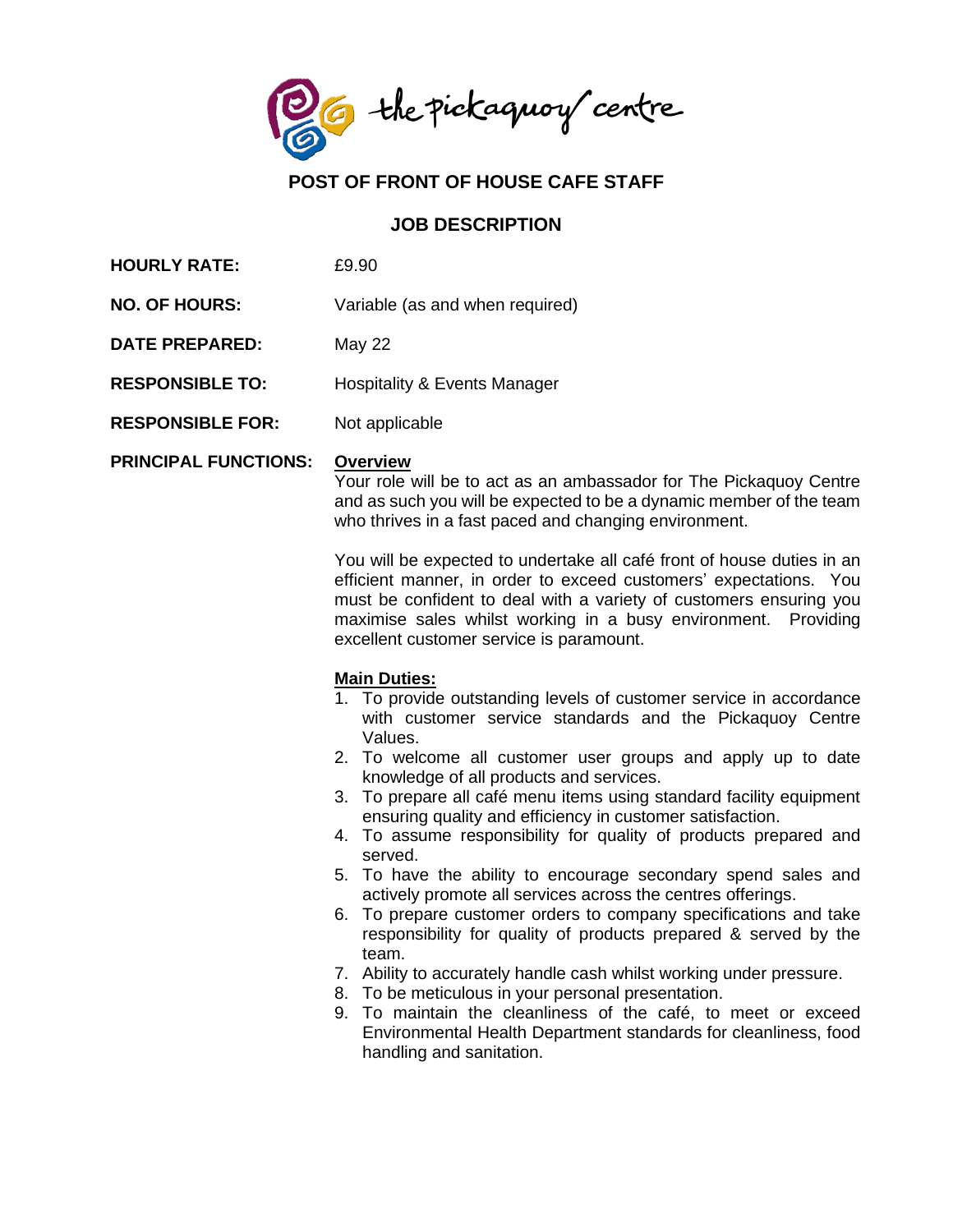- 10. To receive delivery of food stocks and supplies, verifying receipt of ordered items and to monitor stocks of ingredients and food items and assist with the preparation of the inventory supply orders.
- 11. To ensure all stocks are correctly labelled, stored and the rotation process is adhered to.
- 12. To properly maintain and use all equipment as per manufacturers and Pickaquoy specification.
- 13. To provide assistance to other employees to contribute to the best overall operation of the café.
- 14. To assist / oversee in opening and closing duties, including completion of checklists.
- 15. To properly maintain and use all equipment as per manufacturers and Pickaquoy specification.
- 16. To assist in the smooth running of the daily operation of the Centre ensuring that all tasks are undertaken in respect of Health and Safety requirements at all times.
- 17. To assist with emergency procedures ensuring the safety of staff and public.
- 18. To undertake other duties as the management team may require.
- 19. The post holder may be required to work at other departments / sites operated by The Pickaquoy Centre Trust.